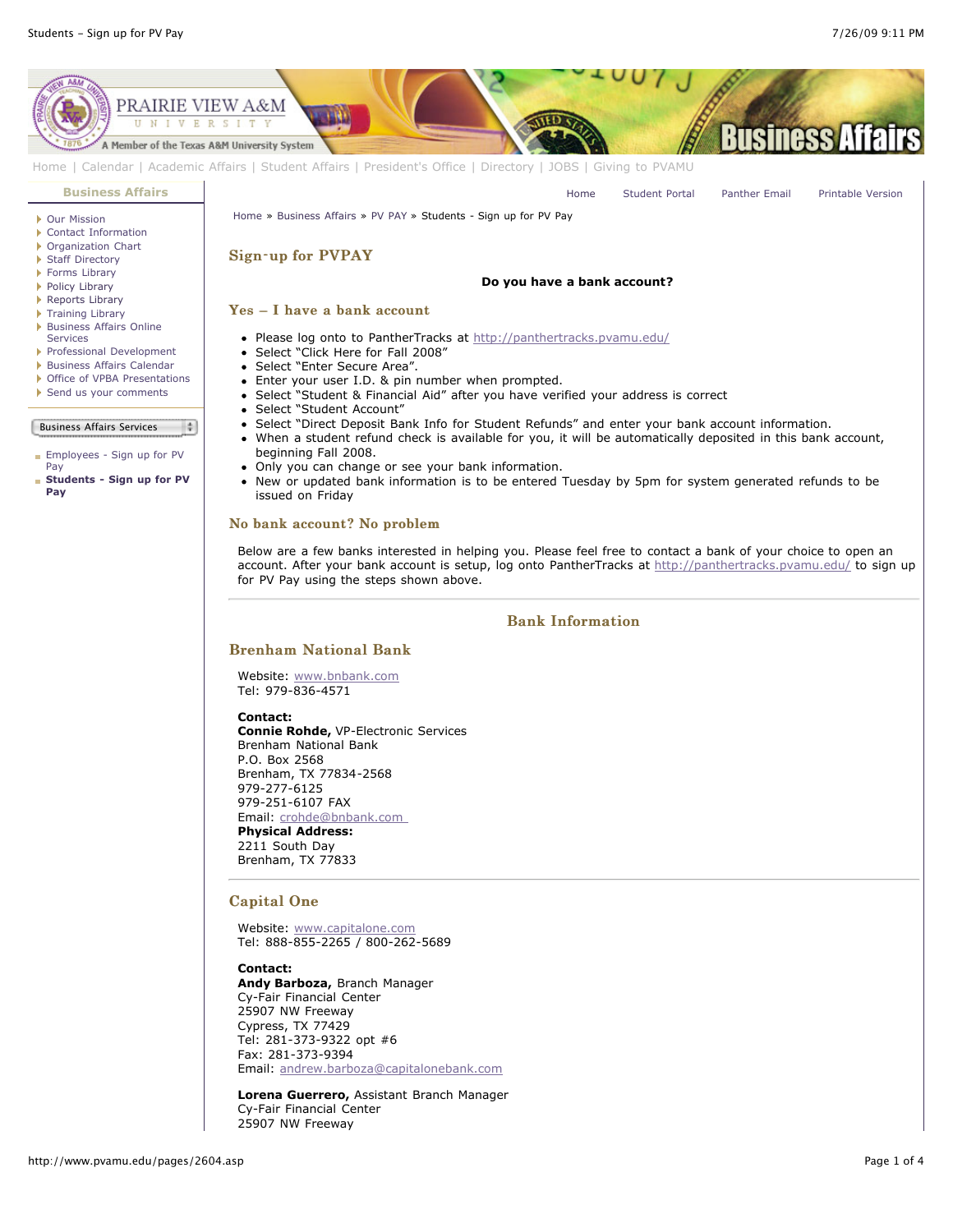Cypress, TX 77429 Tel: 281-373-9322 opt #6 Direct Line: 713-435-5705 Fax: 281-373-9394 Email: [lorena.guerrero@capitalonebank.com](mailto:lorena.guerrero@capitalonebank.com)

#### **Carrie Foster,** Branch Manager

Brenham Financial Center 301 E. Main St. Brenham, TX 77833 Tel: 979-836-7991 Fax: 979-836-1710 Email: [carrie.foster@capitalonebank.com](mailto:carrie.foster@capitalonebank.com)

### **Rose Benker,** Personal Banker

Brenham Financial Center 301 E. Main St. Brenham, TX 77833 Tel: 979-836-7991 Fax: 979-836-1710 Email: [rose.benker@capitalonebank.com](mailto:rose.benker@capitalonebank.com)

### **Kay Weiss,** Personal Banker

Brenham Financial Center 301 E. Main St. Brenham, TX 77833 Tel: 979-836-7991 Fax: 979-836-1710 Email: [valerie.weiss@capitalonebank.com](mailto:valerie.weiss@capitalonebank.com)

## **CHASE**

Website: [www.chase.com](http://www.chase.com/) Tel: 877-68CHASE

Contact:

**Pat McCauley,** Branch Manager 303 North Market Brenham, TX 77833 Tel: 979-277-6332 Email: [pat.c.mccauley@jpmchase.com](mailto:pat.c.mccauley@jpmchase.com)

## Cy-Fair Federal Credit Union

Website: [www.cyfairfcu.org](http://www.cyfairfcu.org/) Tel: 281-890-7676 / 888-890-7676

#### **Contact:**

**Leslie Martone,** Business Development Coordinator 9601 Jones Road, Ste. 100 Houston, TX 77065 Tel: 281-571-5072 Fax: 281-955-3100 Email: [lmartone@cyfairfcu.org](mailto:lmartone@cyfairfcu.org)

## PROSPERITY BANK

Website: [www.prosperitybanktx.com](http://www.prosperitybanktx.com/)

**Contact: Cynthia B. Powers,** President P.O. Box 575 Hempstead, TX 77445 Tel: 979-826-2431 Fax: 979-826-4084 Email: [cynthia.powers@prosperitybanktx.com](mailto:cynthia.powers@prosperitybanktx.com)

**Royce Rape,** President P.O. Box 1069 31250 FM 2920 Waller, TX 77484 Tel: 936-372-9404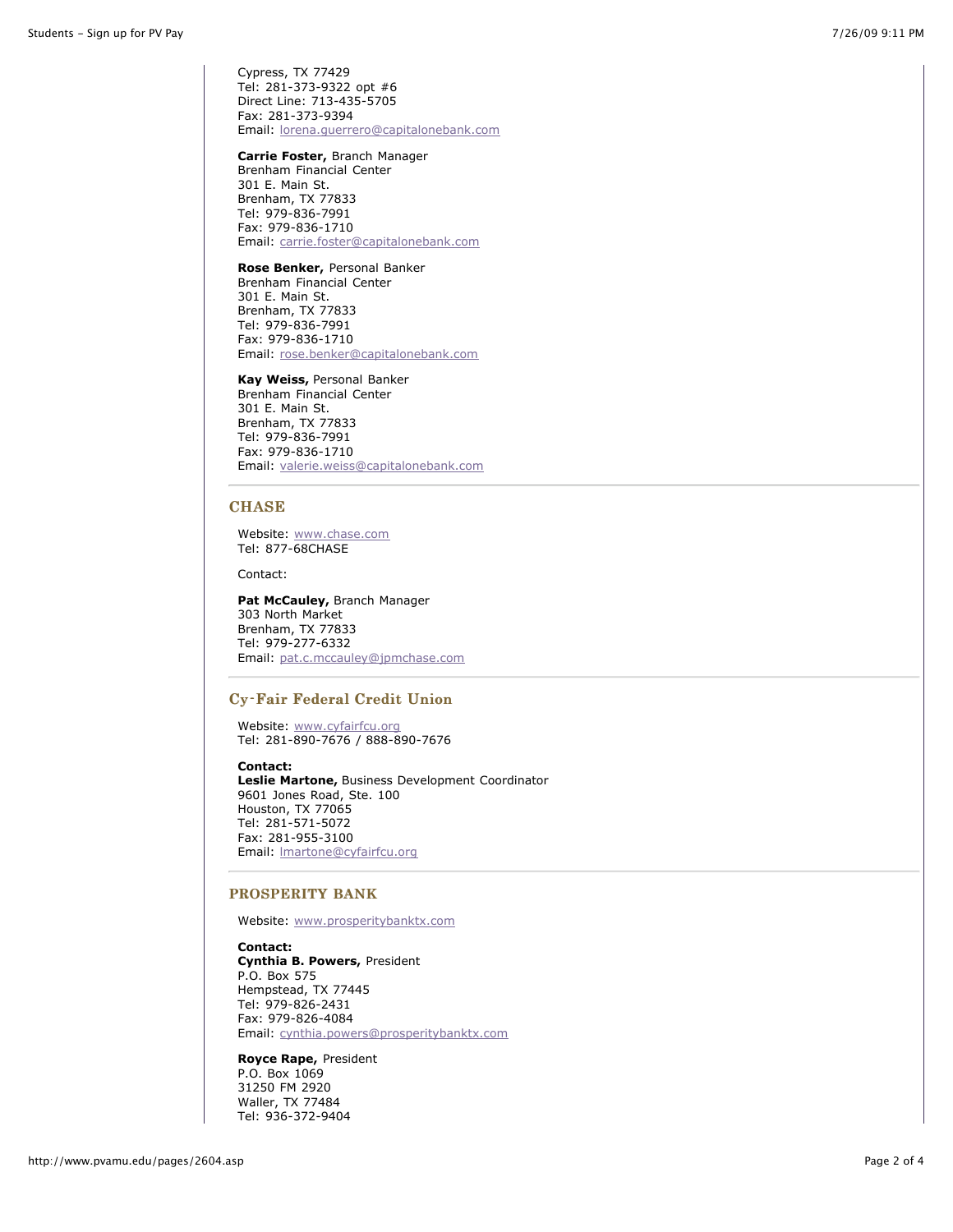Fax: 936-372-322 Email: [royce.rape@prosperitybanktx.com](mailto:royce.rape@prosperitybanktx.com)

**Lisa Springer,** Lobby Service Manager 31250 FM 2920 Waller, TX 77484 Tel: 936-372-9404 Fax: 936-372-322 Email: [lisa.springer@prosperitybanktx.com](mailto:lisa.springer@prosperitybanktx.com)

### STATE BANK

Website: [www.statebanktx.com](http://www.statebanktx.com/) Tel: 800-879-0489 [Signup for Personal Checking Account](http://www.statebanktx.com/checking_personal.php?sess_id=0efc41ca7665e07f78e058f986ea666e)

**Contact: Cynthia B. Powers,** President P.O. Box 575 1250 Austin St. Hempstead, TX 77445 Tel: 979-826-2431 Toll Free: 800-557-3778 Fax: 979-826-4084 Email: [cynthia.powers@statebanktx.com](mailto:cynthia.powers@statebanktx.com)

**Jaime A. Davis,** President P.O. Box 1069 31250 FM 2920 Waller, TX 77484 Tel: 936-372-9404 Toll Free: 800-879-0489 Fax: 936-372-3244 Email: [jaime.davis@statebanktx.com](mailto:jaime.davis@statebanktx.com)

# **Denise Riley,** Lobby Services Manager P.O. Box 1069

31250 FM 2920 Waller, TX 77484 Tel: 936-372-9404 Ext. 3313 Toll Free: 800-879-0489 Fax: 936-372-3244 Email: [denise.riley@statebanktx.com](mailto:denise.riley@statebanktx.com)

## WACHOVIA

Website: [www.wachovia.com](http://www.wachovia.com/) Tel: 800-WACHOVIA [Signup for a Student Checking Account](http://www.wachovia.com/misc/0,,811,00.html?DCMP=ILL-2591&ATTINFO=7759-personal2)

#### **Contact:**

**Lynda S. Henry,** Assistant Vice President Acquisitions Banking Relationship Manager Wachovia Bank, N.A. 1233 West Loop South,TX7553 Suite 700 Houston, TX 77027 Tel: 713-577-2549 Fax: 713-577-2519 Email: [lynda.henry@wachovia.com](mailto:lynda.henry@wachovia.com)

# WELLS FARGO

Website: [www.wellsfargo.com](http://www.wellsfargo.com/) Tel: 800 TO WELLS

## **Contact:**

**Tamera Roberts,** Store Manager Waller Store MACT5197-001 2313 Main Street Waller, TX 77484